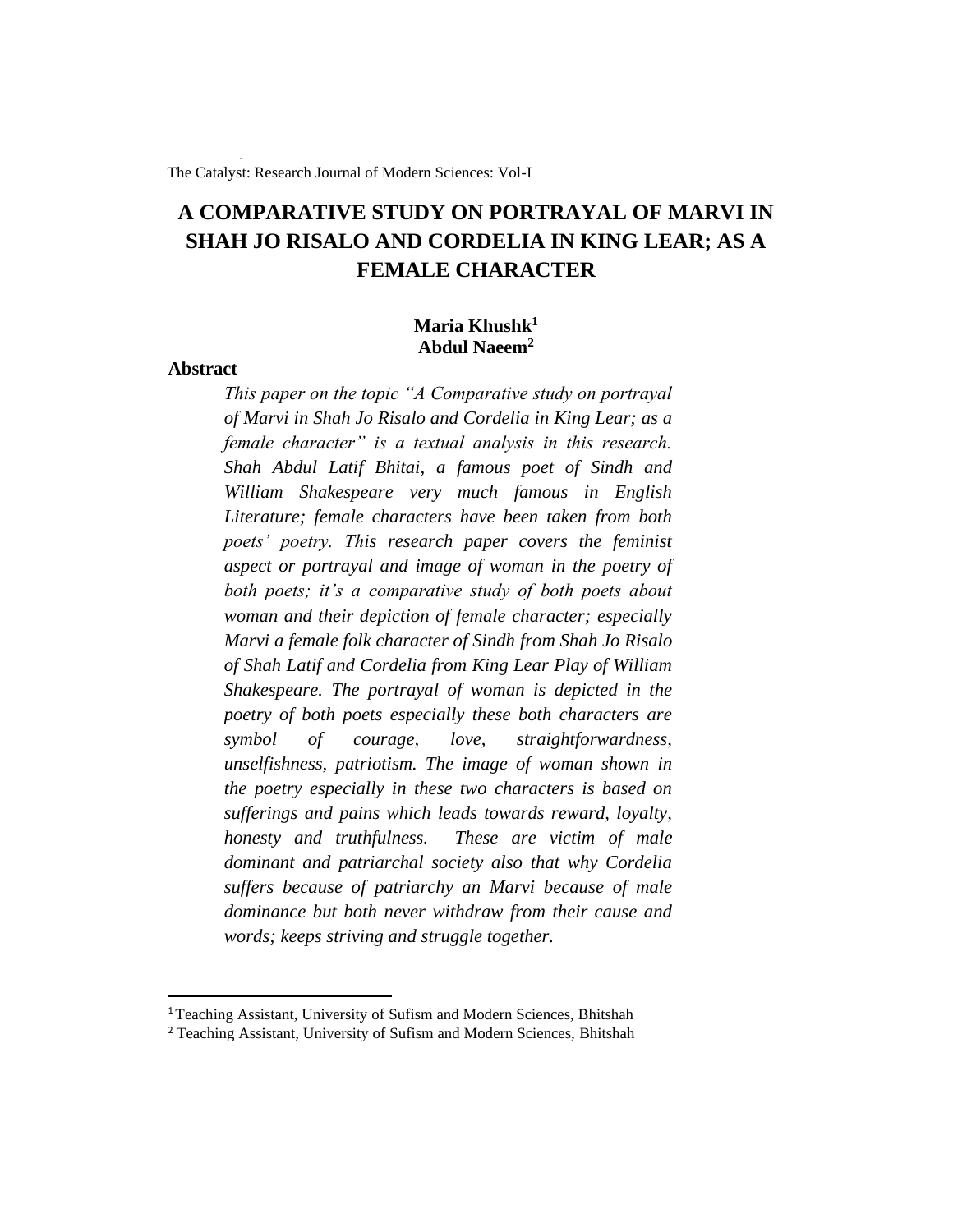*A Comparative Study on*135

**Key words:** *Patriarchy, Male Dominance, Love, Courage, Unselfishness, Straightforwardness, Honesty*

## **1. Introduction**

## **1.1 Thesis statement**

In this research Marvi and Cordelia have been comparatively studied that how Shah Latif and William Shakespeare have portrayed woman in their poetry; different aspects of feminism have been discussed and studied such as male dominance, patriarchy, subordination of woman and on other hand a loyalty, love and patience of woman portrayed by both poets is depicted.

## **1.2 Rationale of the Research**

This research deals with the comparative study on image of women in the poetry of Shah Latif and Shakespeare, both poets have depicted different aspects of women in their poetry. This research will explore various areas of the poets regarding depiction of female characters. This research especially deals with the one female character of Shah Latif known as Marvi and other female character of Shakespeare Cordelia.

Marvi is the female character and complete Sur of Shah Latif in his poetic book. Sur Marvi, similar to every single other real Surs of Shah Abdul Latif, is a purposeful anecdote in light of old stories. There is something so somewhere down in the expression of Shah that you are without a moment's delay aware of the way that there is something extremely significant and genuine past them. The excellence of this verse lies not simply in its mood, or in its musical words yet in the fragile and profound shades of implications that is past their outer magnificence. As matter of realities, words in themselves are neither revolting nor delightful, the importance improves their essentialness. In the event that the diverse Surs are dealt with as the distinctive stages in the advancement of the spirit, Sur Marvi is to be set last where as in the other real Surs, the heroes succumb, to enticement, getting to be nature of slip to be recovered later. Sur Marvi speaks to that phase of the otherworldly advancement in which the spirit stays unyielding to the most charming and entrancing allurements. Never accomplishes for one single moment Marvi wince from her awesome determination. She despises what might entice on common woman.

Shakespeare's female character Cordelia is the victim of male dominant society where the powers of the society are only for male, she is suffering from violence. There are other two characters are known as sisters of Cordelia; they are not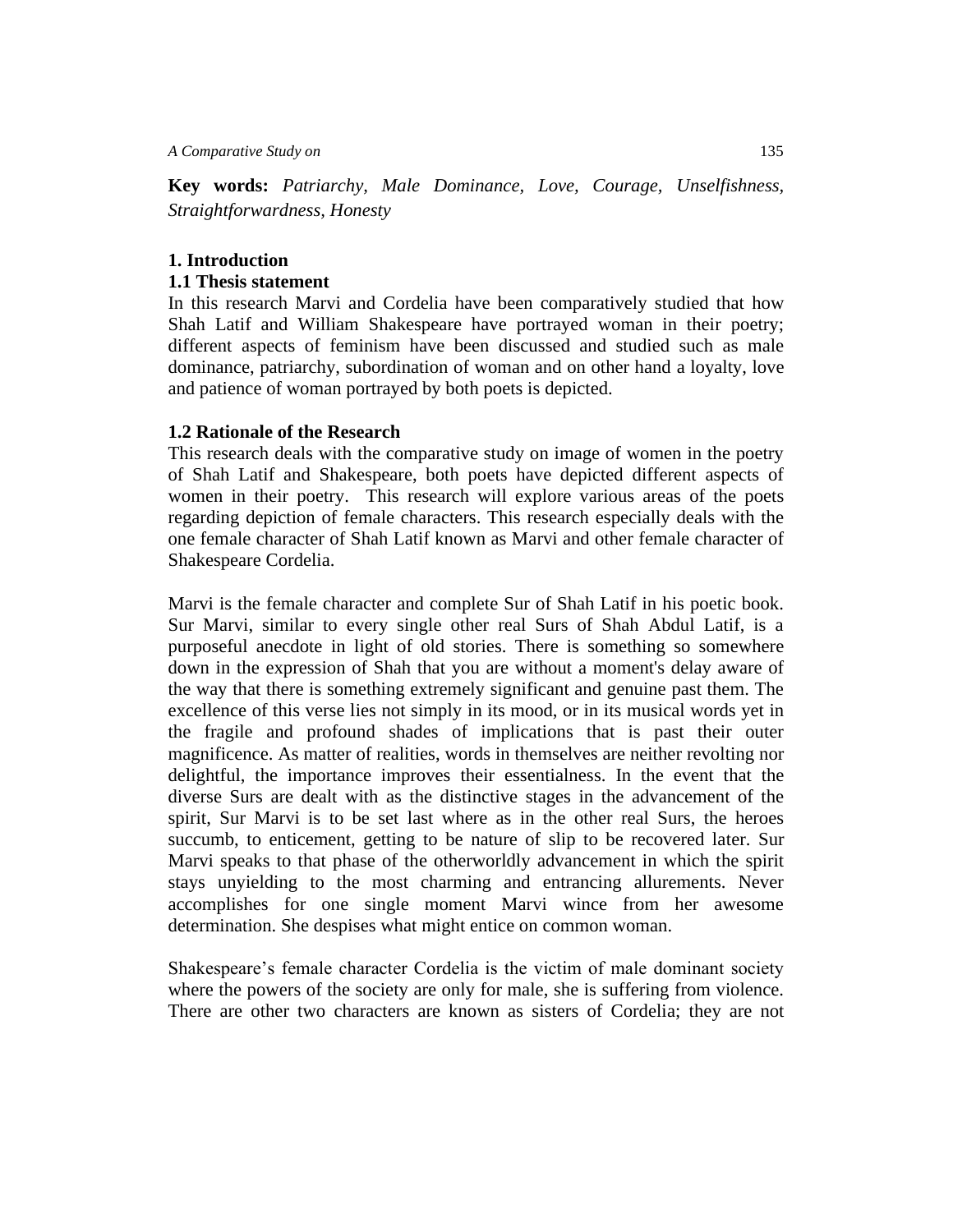suffering because they accept the social male dominance but only this sole character is suffering because of opposing the male dominance. Cordelia is being young and loving daughter of King Lear but due to male dominance she suffers in the play of Shakespeare. She is pure, passive and straightforward throughout the play.

## **1.3 Objective**

This research will explore the presentation and image of women presented by the both poets in their poetry, these two characters Marvi and Cordelia will be only characters in the comparative study.

## **1.4 Research Question**

How Marvi and Cordelia are presented in the poetry of boththe poets; what are different aspects have been portrayed of both the female characters in the poetry?

## **1.5 Delimitation**

In this research poetry of Shah Abdul Bhitai is focused from his book Shah Jo risalo and different research articles related to the topic are taken and same as for comparative study William Shakespeare's book King Lear is focused and closely read and different research articles are also the part of this research to find out results.

## **2. Literature Review**

"Sur Marvi is not a non-romantic moral story but rather additionally an ethical and a national purposeful anecdote. The essential of these all purposeful anecdotes, is adoration which is the preeminent law representing this universe" (Mohammad, 2004, 2005). Marvi is the symbol of courage, love and patriotism."As a national purposeful anecdote, it manages the account of an uncommon laborer young woman who is locked in to one of her own kind and who is persuasively diverted by a lord who comes in attire of a parched explorer and requests a beverage which is simply a reason to approach her. This laborer young woman is a secured up one of the rooms of the royal residence and is enticed with everything that riches and position can convey to a man, but she stays consistent with her backbone" (Mohammad,*2004, 2005).* This must be conceded that the ruler Umar in spite of his beginning demonstration of avarice, carries on with generosity that stirs our appreciation and adoration for him. He is not an antagonist of the typical old stories story, not a dark guard or an exhaustive scoundrel. The enticement is all the more awesome to Marvi, under the condition, there was no damage in Marvi getting hitched to Umar and live in his royal residence as his ruler. However, "Marvi does not notwithstanding for a moment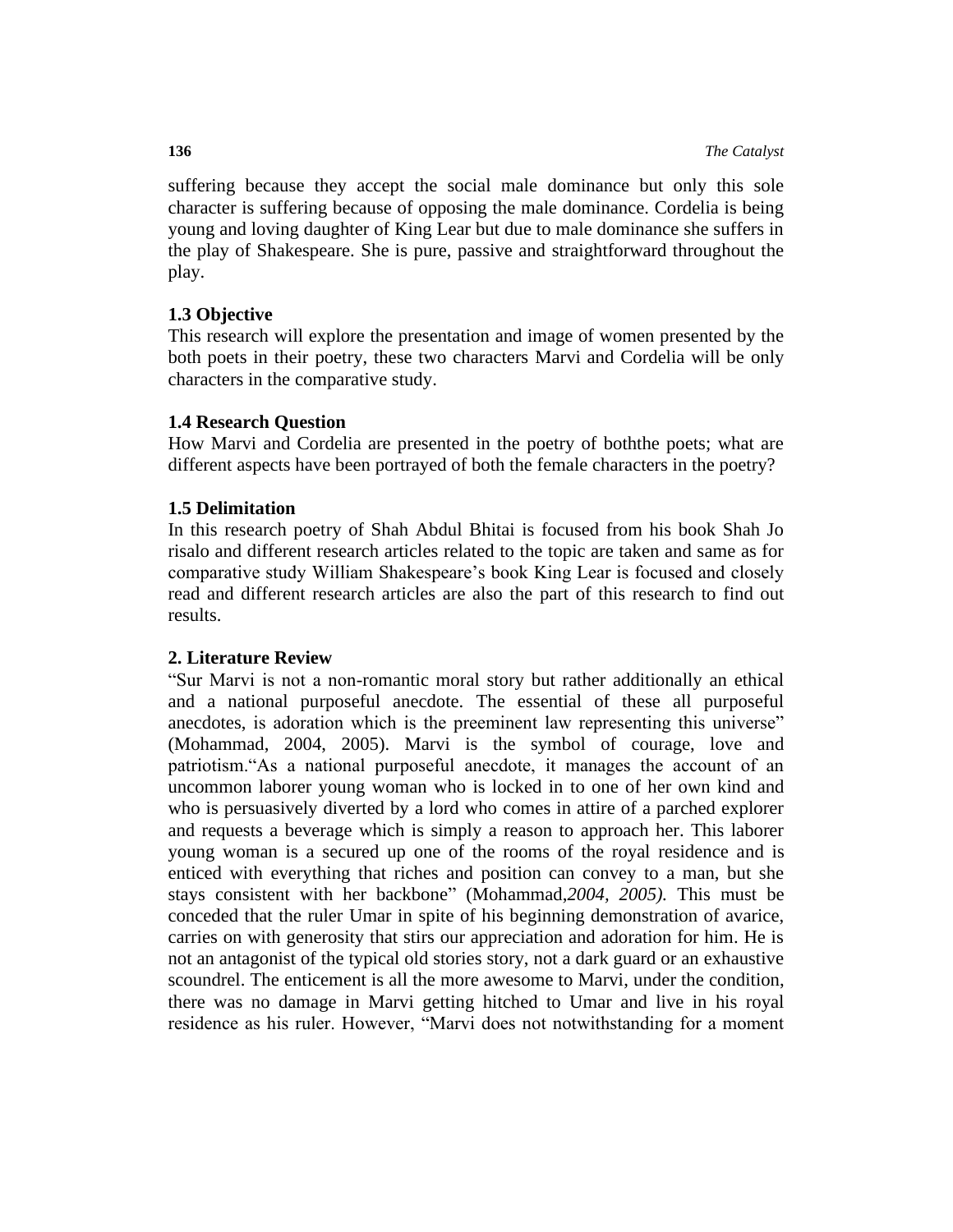dither from her choice ; She is locked in, She cherishes her laborer folks and her local spot with its sand rises, its deserts, organic products, its short and sharp interim of downpour season guaranteeing in greenery and bounty, bringing about the cheering of the desert occupants" (Khokhar, 1999)

> سنهيسئي َءسبيون،مونمارو ءسا ويٺيساريانسومرا، گوالڙا ۽ گ هنيونمنهنجوهتٿيو، هتمٽي ۽ ماه پکنمنجهپساه، قلبآهيڪوٽ ۾

A fine needle has sewn me with my people I miss all the wild foods grown from the ground, my heart abides there, the body arrives, the spirit being with the desert occupants, my body is bound in the post of Umar.

"Would she change all these for a ruler and royal residence? With no wavering her choice is made. She has come back to her kin, to her relative land, the leaders of the spot must yield effortlessness, singleness of point, immaculateness and quality of this worker young woman's character. She at last comes back to her desert-inhabitants in the midst of extraordinary celebrating" (Qazi, 2003).

"Marvi stands for the will of the individual, at the same time she is the personification of good, in the conflict between good and evil" (Khokhar,1999). Man has only to will for the good to prevail and be firm and prepared to abide by it in spite of all adds and he is sure to succeed. The power that evil has over good, is given to it by good itself.

In the world of literature Shah Latif is counted world's greatest poets as Shakespeare, Goethe Homer, Virgil and John Milton etc. poets are famous due to their characterization and feelings, psychology and emotions in those characters from different perspectives which makes characters immortal forever. "Marvi shows different aspect of woman in the male dominant society she fights against not only an individual but against mentality of whole society" (Fahmida, 2006).

"In the play of William Shakespeare, the 'King Lear' viewers admire and respect female character much is Cordelia and depicted very well Shakespeare which covers all corners of being good morally in the play"(Finegan, 2016). This character of Cordelia is pure and kind in nature that's why liked by all, in all ages. This has been shown in the play that Cordelia is change in nature and other qualities from her sisters as she claims that she loves her father more than anything else. "You have begot me, bred me, and loved me. I return those duties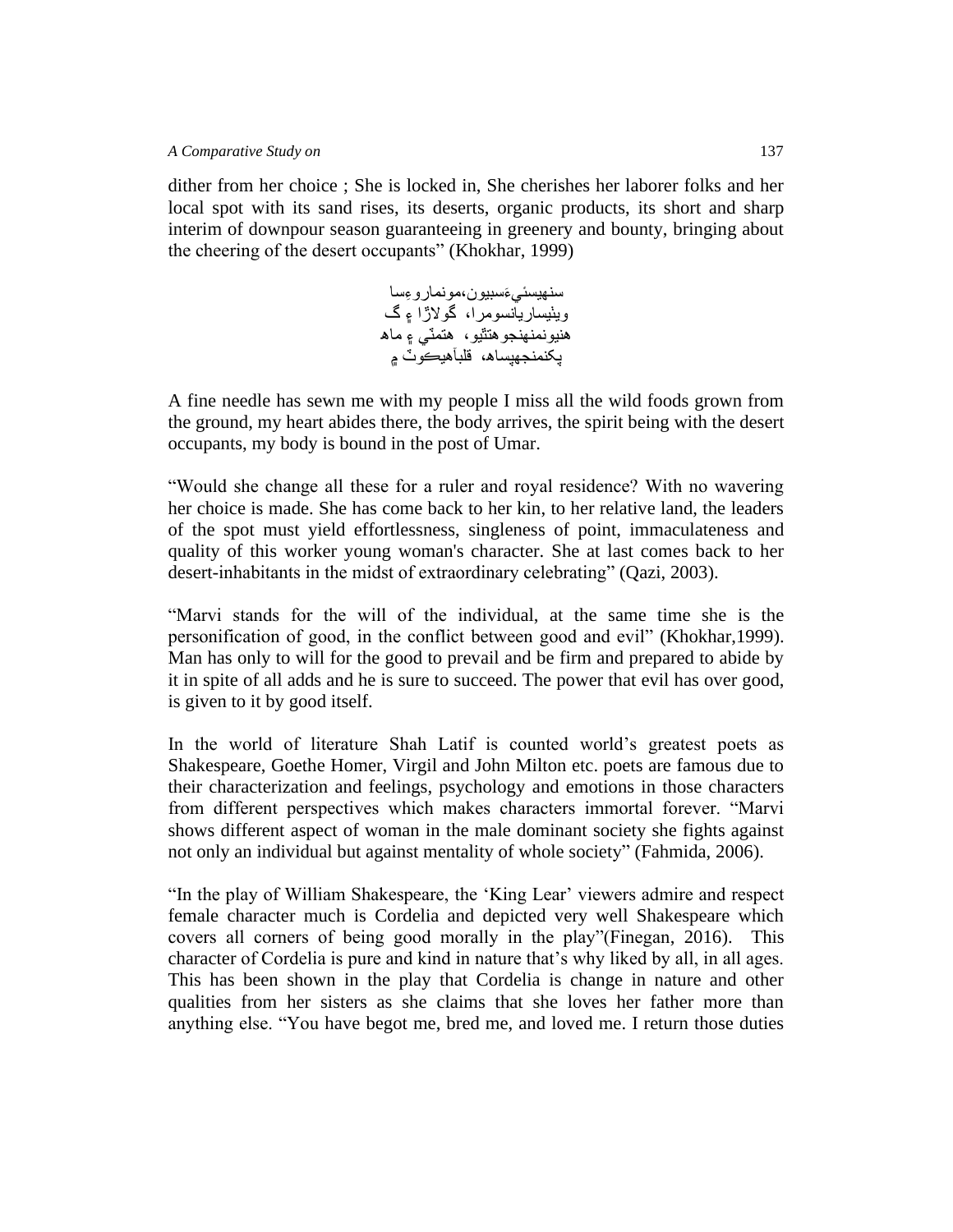back as are right fit" (Act, I Scene, I). Cordelia is different from her sisters because of honesty and love, it seems a quite contrast attitude towards other sisters and this leaves different image in the mind of the audiences. "Cordelia is ideal woman for audience because of her positive depiction and humble behavior" (Finegan, 2016). She displays such characteristics which make her ideal in the eyes of all due to her conventional values and purity. "No unchaste action or dishonored step that hath deprived me of your grace and favor" (Act 1 Scene 1). Shakespeare has shown Cordelia a quality woman; she always comes on the stage in white dress which shows her purity and innocence.

"Cordelia has been shown pure and forgiving but she suffers because of sins of other people, here religious aspect is given" (Finegan, 2016). The portrayal of Cordelia is religious as well as social but religious element is quite prominent in the whole play. Cordelia is awarded because of her honesty and courage but on other hand her sisters are given reward of hatred and treated as dishonest. This female character is depicted by William Shakespeare as a symbol of goodness, Cordelia shows positive aspect of the human nature which is pure from greed and lust of wealth in the worldly things, and she loves pure soul love. Cordelia is the actual portrayal of woman loyalty and love, without any kind of excess and exaggeration she is pure soul. Even King Learn couldn't be able to understand her love and intensity of love being separate from her sisters. A father is not able to understand his daughter because of her broad mindedness that is not anywhere found in the other people. Knight (2008) writes, "King Lear was unable to understand love his children because of change in nature on one side two daughters, Gonorill and Regan are loving wealth and worldly things but on other hand King Lear loves Cordelia and she loves to live with her father and no need of anything else without love of father".

"The portrayal of woman has been shown as a symbol of purity, natural love loyalty, honesty and courage. Cordelia stands alone and faces consequences instead of being wealthy and rich like sisters, she chooses path of truthfulness and natural love and never goes back even she suffers" (Finnegan, 2016).

### 3. **Research Methodology**

This research is based on textual analysis, in this research female character from Shah Jo Risalo of Shah Abdul Latif Bhitai and a female character King Lear of William Shakespeare. Through, this researches the poem from Shah Jo Risalo and from the play King Lear has been analyzed as a primary source of research. Furthermore, to deduct the inference of the secondary source has been used also. In this research for critical studies the secondary source of research method is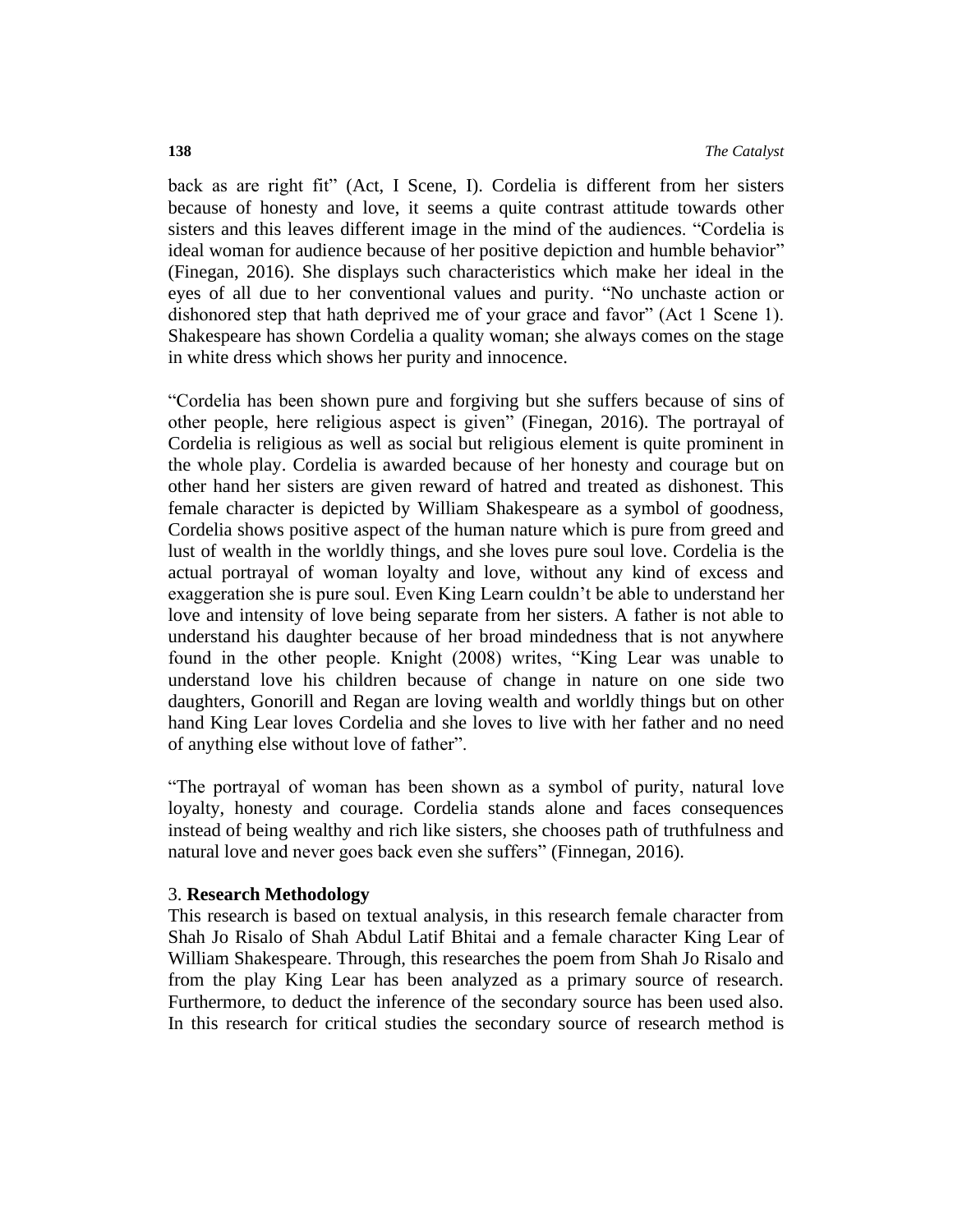#### *A Comparative Study on*139

included; it includes both printed as well as electronic form of research that is based on these both characters of both poets mentioned above. This research style is based on the APA style for citations.

## **3.1 Close Reading**

In close reading is the careful, sustained interpretation of a brief passage of a text. A close reading emphasizes the single and the particular over the general, affected by close [attention](https://en.wikipedia.org/wiki/Attention) to individual words, the syntax, the order in which the sentences unfold ideas, as well as formal structures.

## **3.1.1 First Reading: Determine What the Text Says.**

By dividing up his kingdom King Lear wishes to give up the responsibility of being king, but keep all of the benefits. This is another form of greed, different from his daughters, but still clearly wrong. This wish to retain his [power](http://www.inquiriesjournal.com/keyword/power) is made evident by Lear banishing Kent shortly after stepping down from the throne:

> *Hear me, recreant, on thine allegiance hear me! That though has sought to make us break our vows, Which we durst never yet, and with strained pride To come betwixt our sentence and our power, Which nor our nature nor our place can bear* (1.1.170-174)

## **3.1.2 Second Reading: Figure out How the Text Works**

Edmund questions the natural progression of things and why he was dealt this terrible hand in life. He then misleads his father into thinking Edgar is trying to kill him, and Gloucester himself becomes so upset that he questions nature:

> *These late eclipses in the sun and the moon portend no good to us. Though the wisdom of nature can reason it thus and thus, yet nature finds itself scourged by the sequent effects. Love cools, friend ship falls off, brothers divide; in cities, in mutinies' in countries, discord; in palaces, treason; and the bond cracked twixt son and father* (1.2.106-112).

## **3.1.3 Third Reading: Analyze and Compare the Text**

Even the innocent Cordelia falls victim to this natural order propagated by greed. In this world good has no place, overwhelmed by the evil surrounding it. This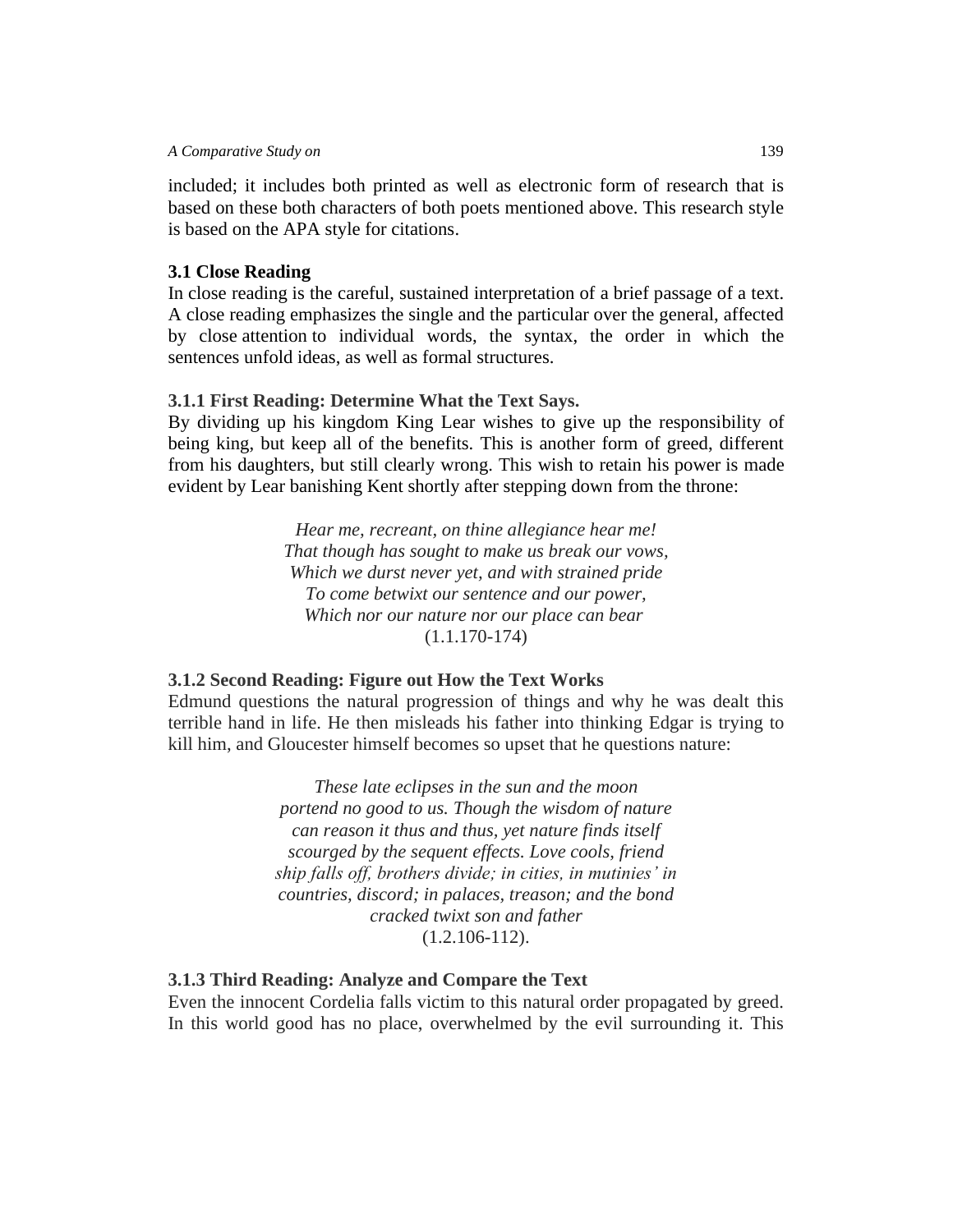fatalistic viewpoint is tragic in itself, but it is Lear's appearance with Cordelia's limp body in his arms that is most tragic of all. Lear sums up his bleak nihilistic view of the earth when he says,

*"I know when one is dead and when one lives; / She's dead as earth.(5.3.265- 266)."*

## 4. **Data Analysis**

Marvi shows patriotism at very intense level has love and desire for her beloved land is more than all other things which are precious. Her love is limitless, she does not only love her land but everything of her land is being loved in her character of her land, sher express her love in such a way as Shah says.

قلبمنهنجيڪوٽ ۾گهايلٿوگهاري

She is not prisoner but she feels that away from my beloved land I am prisoner the prison which is here never tortures me but I am from land it is heart touching that's why she prays in such a way:

َمهو ء،جيئنآئونمرانبند۾ االائين سوزنجيرن ۾، راتوڏينهانرو ء پهرينوڃانلو ء، پو ءمرپڄنمڏينهڙا

She is crying and dying for her land, she prays that if I die it better to die in my homeland than again, she says after death I don't want to be buried there. It shows intensity of love that my last breath should in at my land if not then I must be buried in my land after my death.

وجهائيوطنکيآئونجيهتمياس گهورمنهنجيسومرا، ڪجههپنهوارنپاس ڏجڏاڏائيڏيههجيمنجهانولڙنواس ميائيجياس، جيوڃيمڙههمليرڏي

She wants to do while reaching for her land. She is real daughter of her land she has forgotten her lover but her beloved is her land everything of land is precious for her.

ٿڌيوسائجٿرنجي،مٽيمئيمٿان جيپويونٿئيپساهه، تنهنجامڙههمليرڏي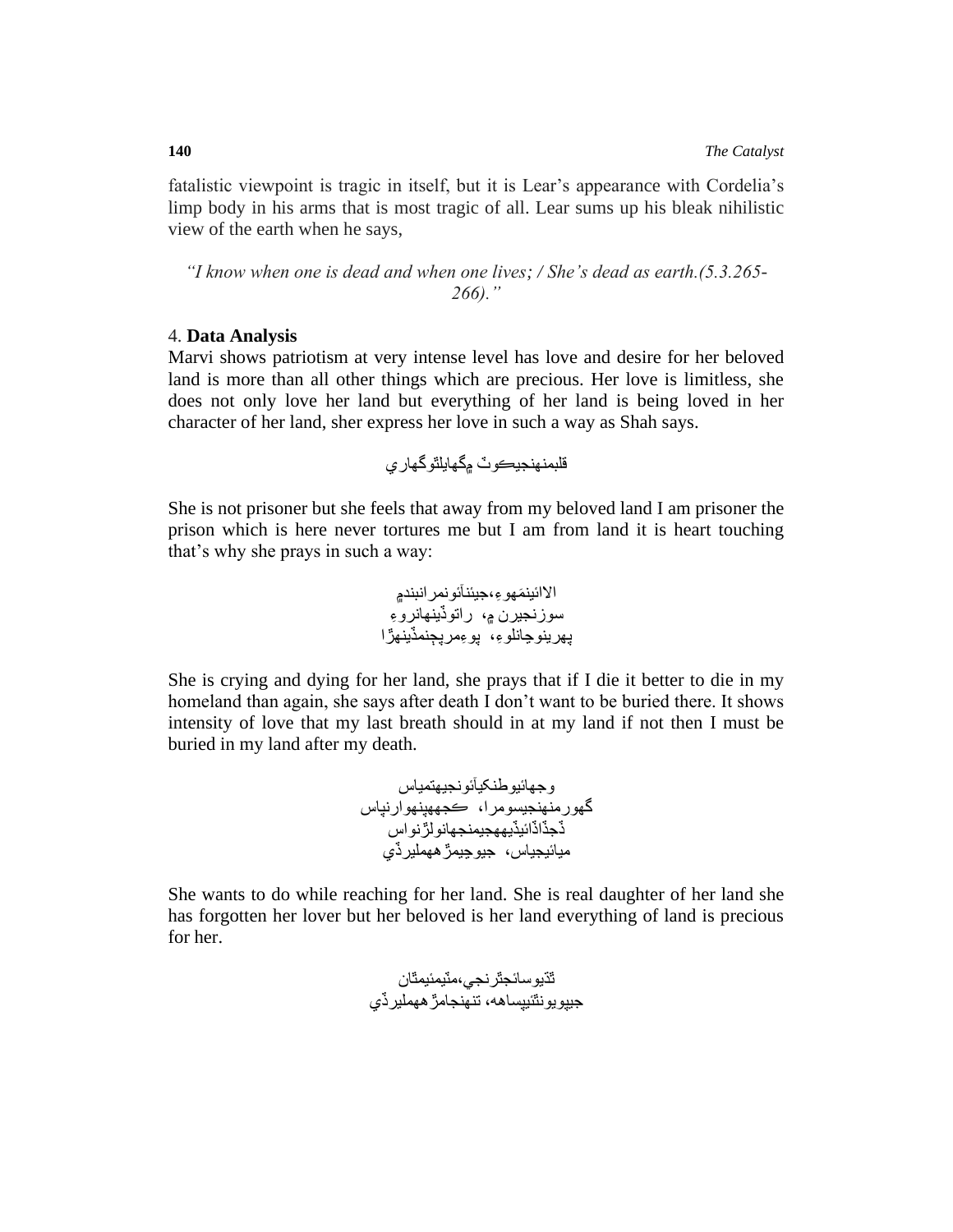#### *A Comparative Study on*141

"Everybody loves character of Marvi, every person of every class accepts character of Marvi because center or theme of her character is voice of oppressed and lover class people who are salve at any situation.

Love loyalty, desires, feelings, emotions, pains and sorrows of Marvi are limited and bound to poor people. Marvi is symbol of equality she focuses on those who have no pride and arrogance where everyone is equal, all people are simple and loyal, where is no smell of class discrimination." Latifi Shairy main Jadeed Fiker by Saleem Bhutto Latifi.

الستبربکمجڏهينڪنپيوم قالوبليسينتڏهينتتچيوم تنهينويرڪيوم، وچنويڙهيچنسين

Relation of Marvi with those people is not the relation of this age but it is from beginning of this world when God created Adam this relation took place at that time so now Marvi is dying for that relation, whenever Marvi has become well known about her relatives after that she can't live without that land and that people who has grasped her soul very tight even Umar's prisoner can't imprisoned her at any cost. Respect of her relatives is respect of her own whatsoever Umar says about her relatives she warns Umar,

کٿيريتانکل،عمرڪج َماهڙي

Marvi loves her relatives, they neither beautiful nor wealthy but they are poor even she loves them a lot because of their simplicity Marvi loves her tradition and custom. She accepts her relatives at any situation she wants to live with them.

جيهاجيتيها،مونمارومڃيا يا ڪانڌنهڪنديسڪوٻيوکٿيروئيخوب ميروئيمحبوب، اسانمارومن ۾

There is class system but every class prefers her own upper or lower class but people sometimes want to live in upper class but Marvi is completely against from this condition she wants to live and die with her poor family.

Marvi says it's not suitable that live her with prosperity and my relatives die due to hunger, they have nothing to eat and nothing to wear so it's not possible that I live here with luxurious life, only my happiness can't satisfy my heart my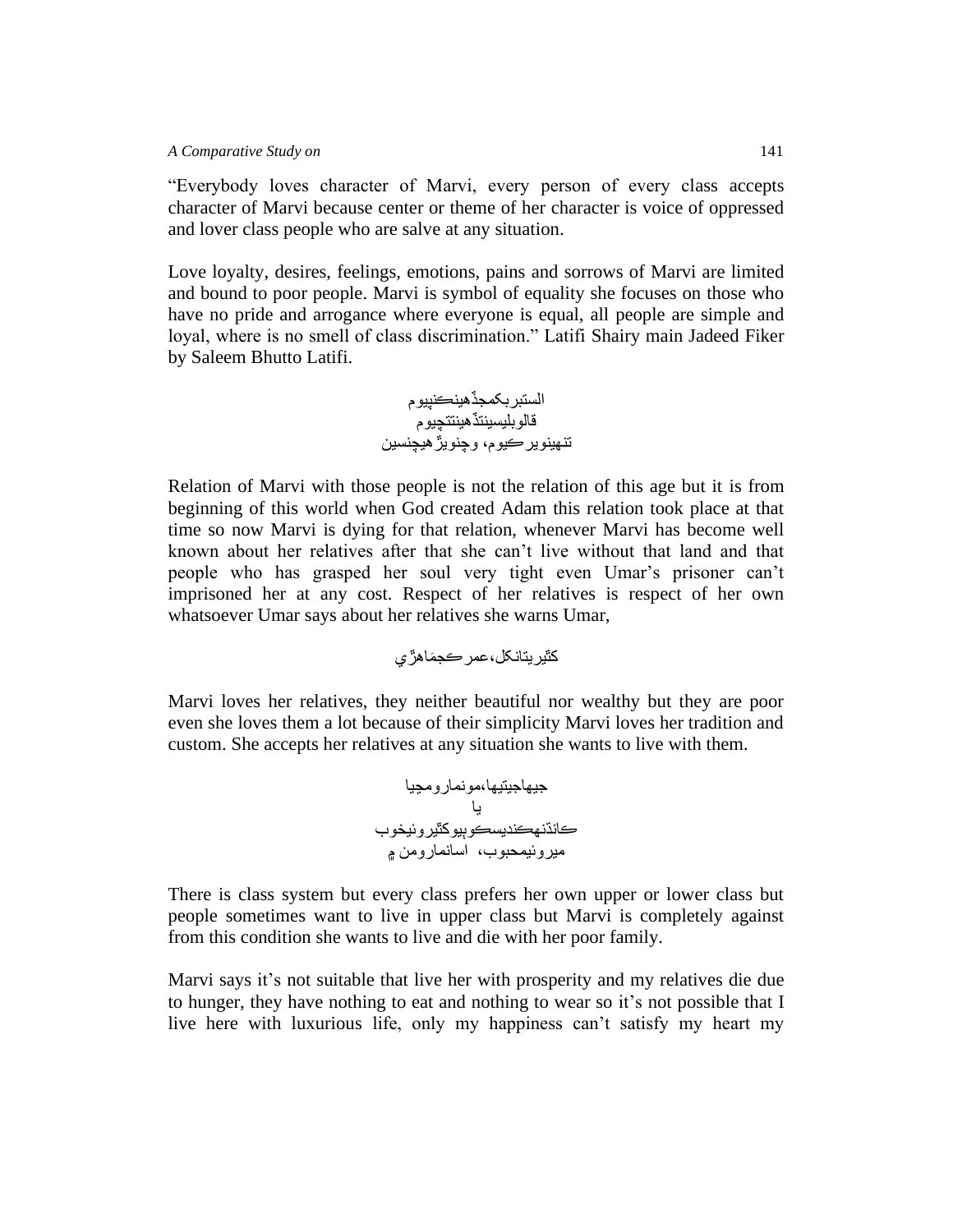satisfaction and happiness is related to my parents whom I can't forget at any cost their happiness and prosperity is my happiness. Marvi denies from all kinds of offers of Umar.

> آئونڪيئنسوڙينسمهانمونورگهاريولهه يا آئونڪيئنسوڙينسمهانمونورگهاريسڃ .وراباڻنسيناڃ، کو ءشربتتنهنجوسومرا

I want to live with my husband and parents I can tolerate hunger there but I can't live here. I know there are many things to spend prosper life but my conscious never accepts this that I live here.

ڪاراڪارين۾،سوناسانکيسو ء ورجيڏينجو ء، فاقوفرحتڀانئيان

Marvi does not only want to live their but she never wants to eat anything there no she want to wear any precious thing of Umar that's she says I feel satisfaction to wear my poor parents things whom they have purchased me and those things are suitable and perfect. I know those are precious but my land everything is precious

عمراڇاڪپڙا،ڪاڻياريونڪيئنڪن جانيجاٿرن ۾، ورٿاويڻسهن

Marvi is symbol of boldness and courage she never accepts any kind of offer of Umar.

اي َءنهمارنريت،جوسيڻمٽائنسونتي اچيعمرڪوٽ ۾، ڪنديسڪانهڪريت پکنجيپريت، ماڙينسيننهمٽيان

It shows unending love of woman for her father when she denies to get marry and to serve father and this tragic death of loving daughter Cordelia occurs in the form of marriage with Edgar. True love and pure soul succeed in the end and virtue wins .other two daughters of King Lear are shown dark sides of human nature who run behind power and wealth and ignoring blood relations but the Cordelia and her husband are same in nature in the beginning till the end of the play as they have shown purity, love and loyalty. For such kind and positive nature Cordelia is rewarded and her sisters cursed its due to greediness and impurity of human nature that's why they are cursed. Cordelia suffers but wins.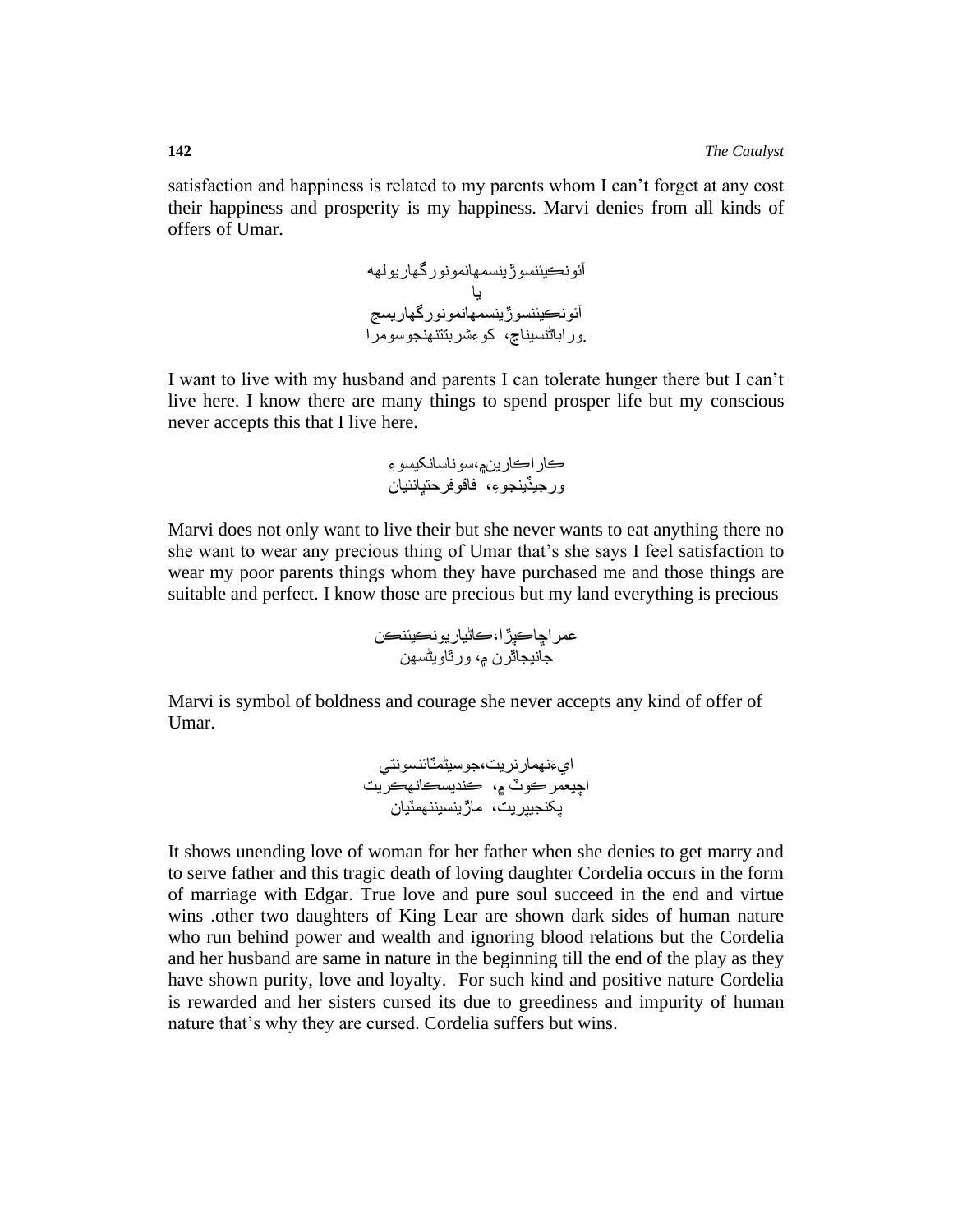This female character is portrayed by William Shakespeare as a symbol of courage and straightforwardness, and she has no fear of punishment and unwanted comments. She knows that her father's behavior and real words when she denies to marry and to be with her father but instead of these all she again and again says remains straightforward and never loses her courage and never takes back her words. She is punished and deprived of love and care but being woman remain courageous and undefeatable in front of the situation and unwanted conditions.

In this play patriarchal society is depicted very much where only orders of male are acceptable and denial of woman is sin, and in such society Cordelia faces bitter criticism and suffers a lot being woman in patriarchal and male dominant society. The woman is shown powerless and devastation in the society even she is pure and loyal. Therefore, it has been shown woman is dead and powerless she cannot do anything according to her will even she is right and on right track of thinking about blood relations positively but due to male dominance she can't enjoys her own will and wishes.

The image of woman is shown as loyal and unselfish and same as her husband and Edgar son of Gloucester is also unselfish, both choose themselves and rewarded because of their nature. Here, William Shakespeare portrays human nature being man and being woman but again there is freedom of expression which is quite different for man and woman as Cordelia proves her unselfish and loyal she suffers but Edgar being man is not victim as much Cordelia is.

## **5. Conclusion**

Therefore, it shows that woman is victim of every society, she stands in every age against evil of the society and fights, and she suffers and feels pain but never goes back from her words. She is loving, caring, loyal, patriot, unselfish, straightforward and much more. Nothing can divert and distract her from her goal and intention. She has been suffering a long ago but never shuns her courage and boldness in the society where male is dominant, she is the fighter of every age and fighter of everything. It shows that poetry of Shah Latif and William Shakespeare is full of courage, love, struggle and striving. Both characters (Marvi and Cordelia) are symbol of honesty, truthfulness and straightforwardness. Hence, it proves that there is message of love and courage even you suffer a lot in such society where patriarchy and dominance of male is prominent but truth and reality wins.